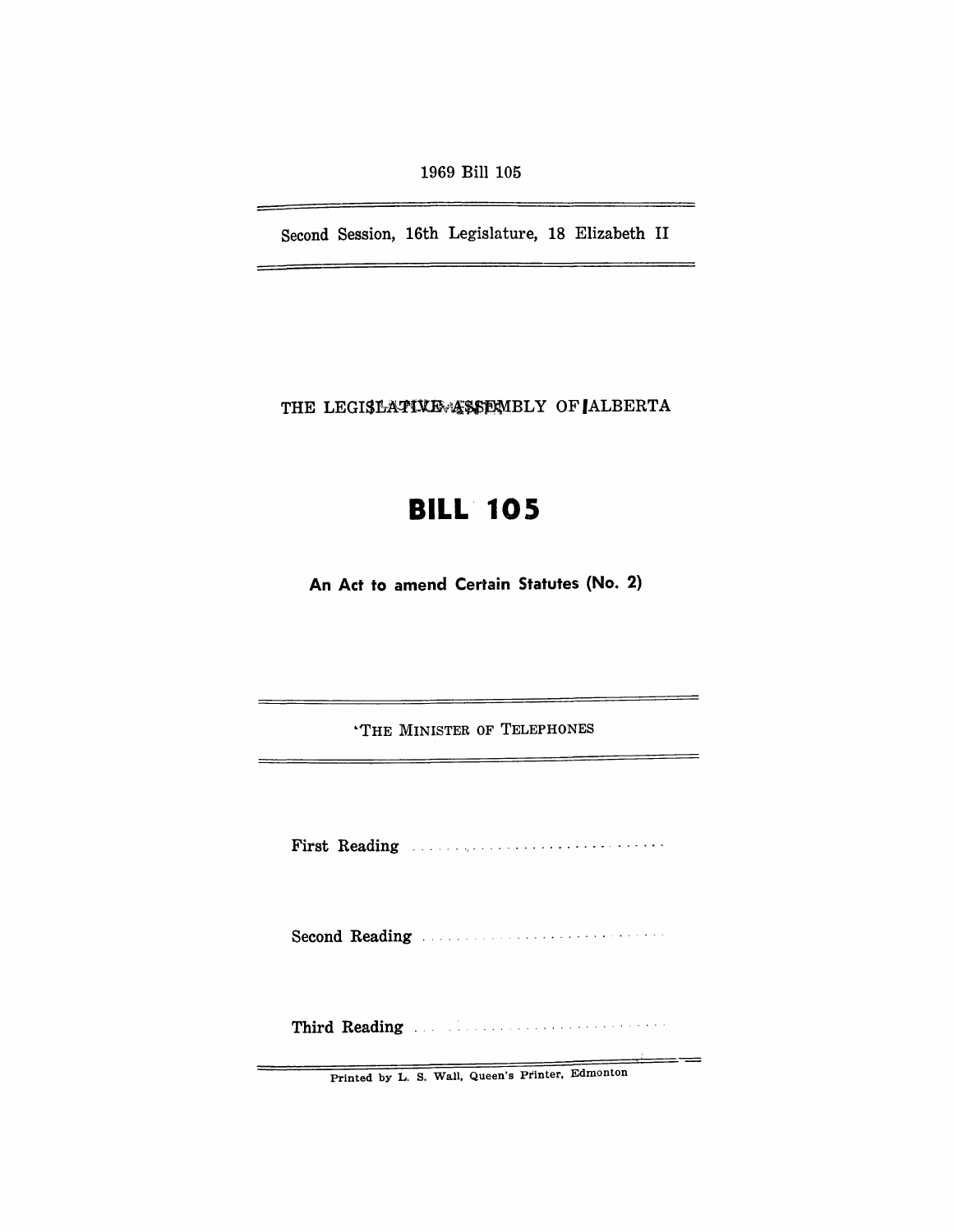# **BILL 105**

## 1969

An Act to amend Certain Statutes (No.2)

### *(Assented to* , 1969)

HER MAJESTY, by and with the advice and consent of the Legislative Assembly of the Province of Alberta, enacts as follows:

1. This Act may be cited as *The Statutes Amendment Act,* 1969 *(No.2).* 

- *2. The Alberta Government Telephones Act* is amended
- (a) as to section 4 by adding the following subsection after subsection  $(2)$ :

(3) The commission may purchase or otherwise acquire and sell or otherwise dispose of common or preferred shares in Telesat Canada.

- (b) as to section 9
	- (i) in subsection (1) by striking out the word "directories" and by substituting the words "general tariff",
	- (ii) in subsection (2) by striking out the word "telephone",
	- (iii) in subsection (2) by striking out the word "directory" and by substituting the words "general tariff".

*3. The Water, Gas, Electric and Telephone Companies Act* is amended by striking out section 8 and by substituting the following:

S. No company or municipality shall erect wires for the transmission of electricity for any purpose until

- $(a)$  it has filed with The Alberta Government Telephones Commission plans showing the location of the wires, their height above the ground and such other information as the Commission may from time to time require, and
- (b) the plans have been approved by The Alberta Government Telephones Commission.

4. This Act comes into force on the day upon which it is assented to.